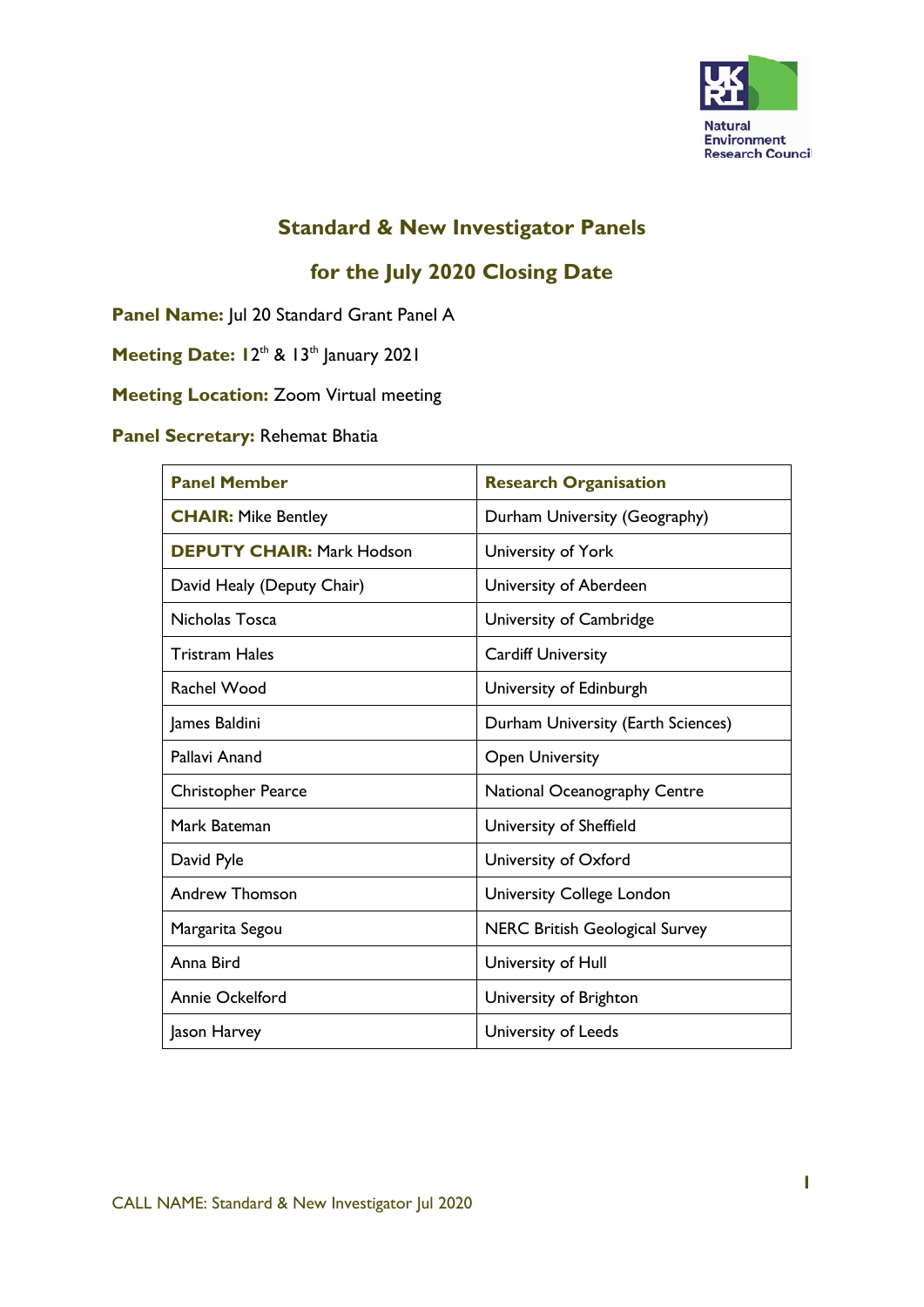

# **Standard & New Investigator Panels**

# **for the July 2021 Closing Date**

**Panel Name:** Jul 20 Standard Grant Panel B

Meeting Date: 13<sup>th</sup> & 14<sup>th</sup> January 2021

### **Meeting Location:** Zoom Virtual meeting

# **Panel Secretary:** Kay Heuser

| <b>Panel Member</b>                | <b>Research Organisation</b>      |
|------------------------------------|-----------------------------------|
| <b>CHAIR: Dwayne Heard</b>         | University of Leeds               |
| <b>DEPUTY CHAIR: Hayley Fowler</b> | <b>Newcastle University</b>       |
| Anita Ganesan                      | University of Bristol             |
| <b>Ben Webber</b>                  | University of East Anglia         |
| Christian Pfrang                   | University of Birmingham          |
| Christopher Taylor                 | UK Centre for Ecology & Hydrology |
| Clare Heaviside                    | University College London         |
| lan Roulstone                      | University of Surrey              |
| Jaqueline Russell                  | Imperial College London           |
| James McQuaid                      | University of Leeds               |
| Jeremy Ely                         | University of Sheffield           |
| Mark Lester                        | University of Leicester           |
| Suzanne Gray                       | University of Reading             |
| <b>Timothy Smyth</b>               | <b>Plymouth Marine Laboratory</b> |
| Tom Rippeth                        | <b>Bangor University</b>          |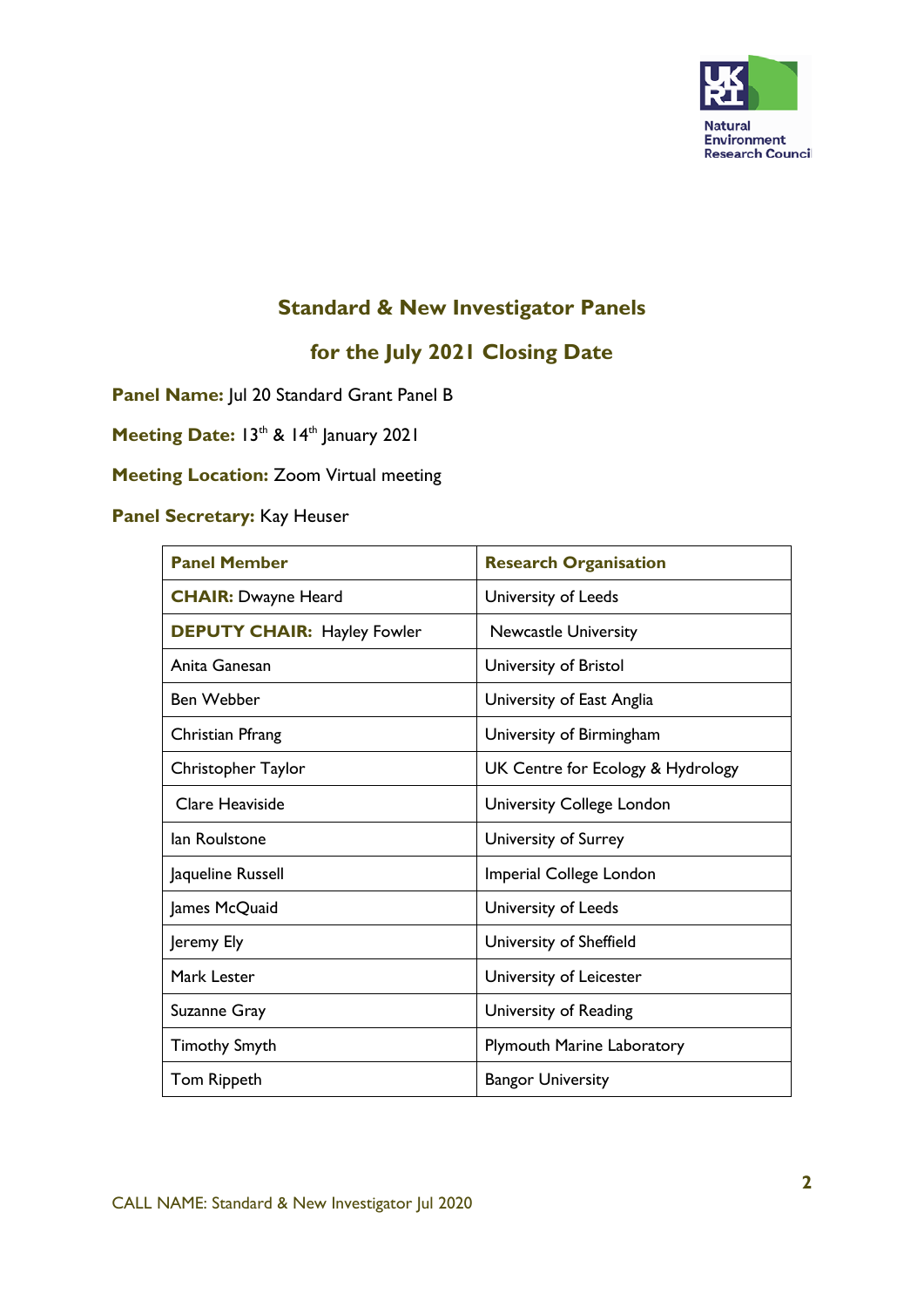

### **Standard & New Investigator Panels**

# **for the July 2021 Closing Date**

**Panel Name:** Jul 20 Standard Grant Panel C

Meeting Date 19th & 20<sup>th</sup> January 2021

**Meeting Location:** Zoom Virtual meeting

#### **Panel Secretary:** Jenny Morris

| <b>Panel Member</b>                         | <b>Research Organisation</b>                  |
|---------------------------------------------|-----------------------------------------------|
| <b>CHAIRs: Paula Stockley, &amp; Stuart</b> | University of Liverpool                       |
| <b>Bearhop</b>                              | University of Exeter                          |
| <b>DEPUTY CHAIR:</b>                        |                                               |
| <b>Robert Baxter</b>                        | <b>Durham University</b>                      |
| Jennifer Best                               | <b>Scottish Environment Protection Agency</b> |
| <b>Michael Brockhurst</b>                   | University of Manchester                      |
| John Brookfield                             | University of Nottingham                      |
| James Bull                                  | Swansea University                            |
| Pippa Chapman                               | University of Leeds                           |
| Julia Day                                   | University College London                     |
| Alexander Dumbrell                          | University of Essex                           |
| <b>Stephen Harris</b>                       | University of Oxford                          |
| Nicholas Kamenos                            | University of Glasgow                         |